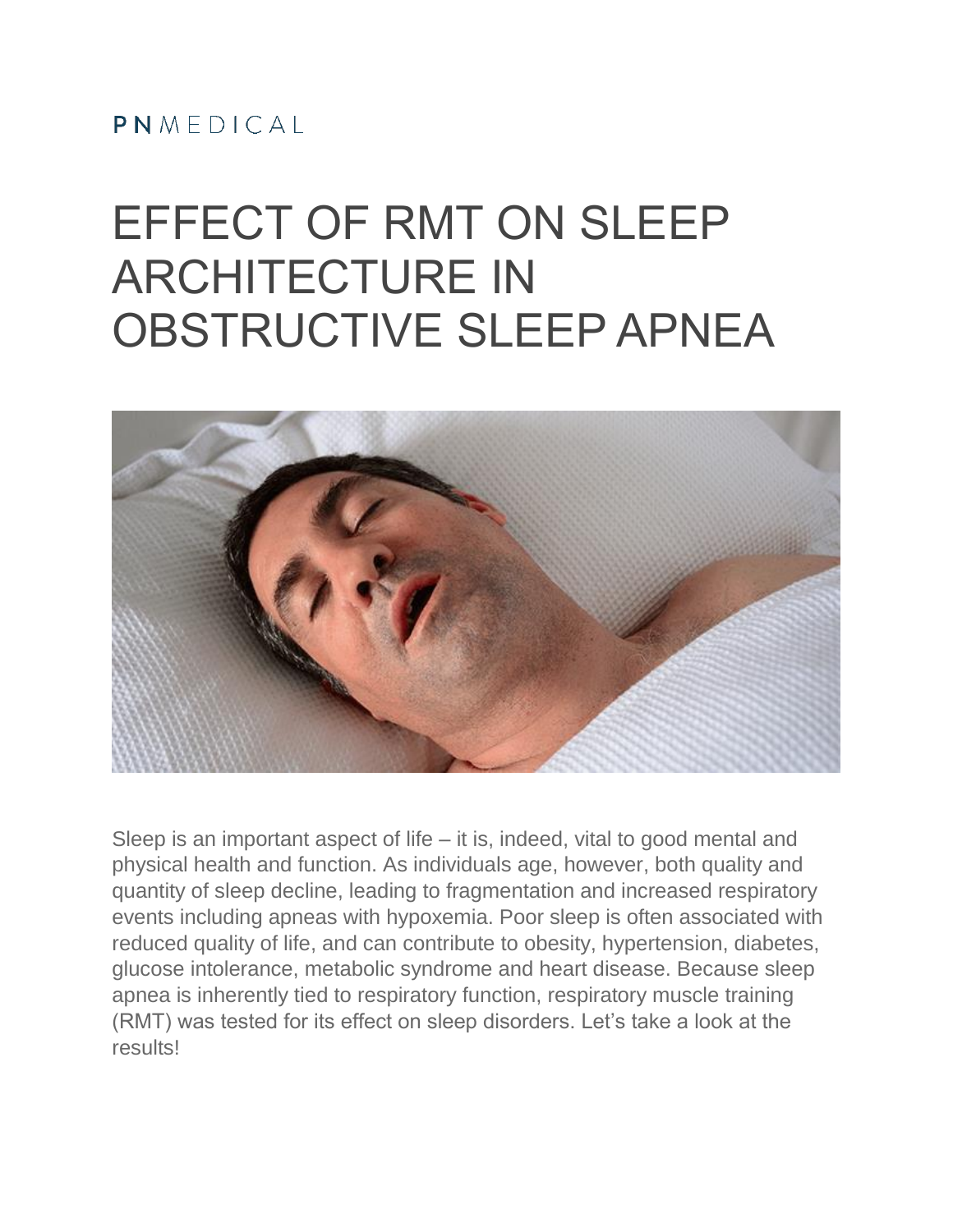## Key Findings

- During ageing, both quality and quantity of sleep decline, contributing to reduced quality of life, obesity, hypertension, diabetes, glucose intolerance, metabolic syndrome and heart disease.
- Obstructive sleep apnea (OSA) is characterized by fragmentation and increased respiratory events including apneas with hypoxemia.
- 8 weeks of respiratory muscle training (RMT) decreased number of awakenings, apnea and hypopnea, and desaturation on REM and NREM sleep in older persons with OSA.

### Patient Impact

RMT effectively improves sleep quantity and quality and reduces apnea in people with OSA.

#### Study Methods

Sleep parameters included:

- Sleep time
- Awakening
- Sleep onset
- Sleep perception
- REM latency
- Leg movements
- Apnea and hypopnea
- REM
- NREM sleep